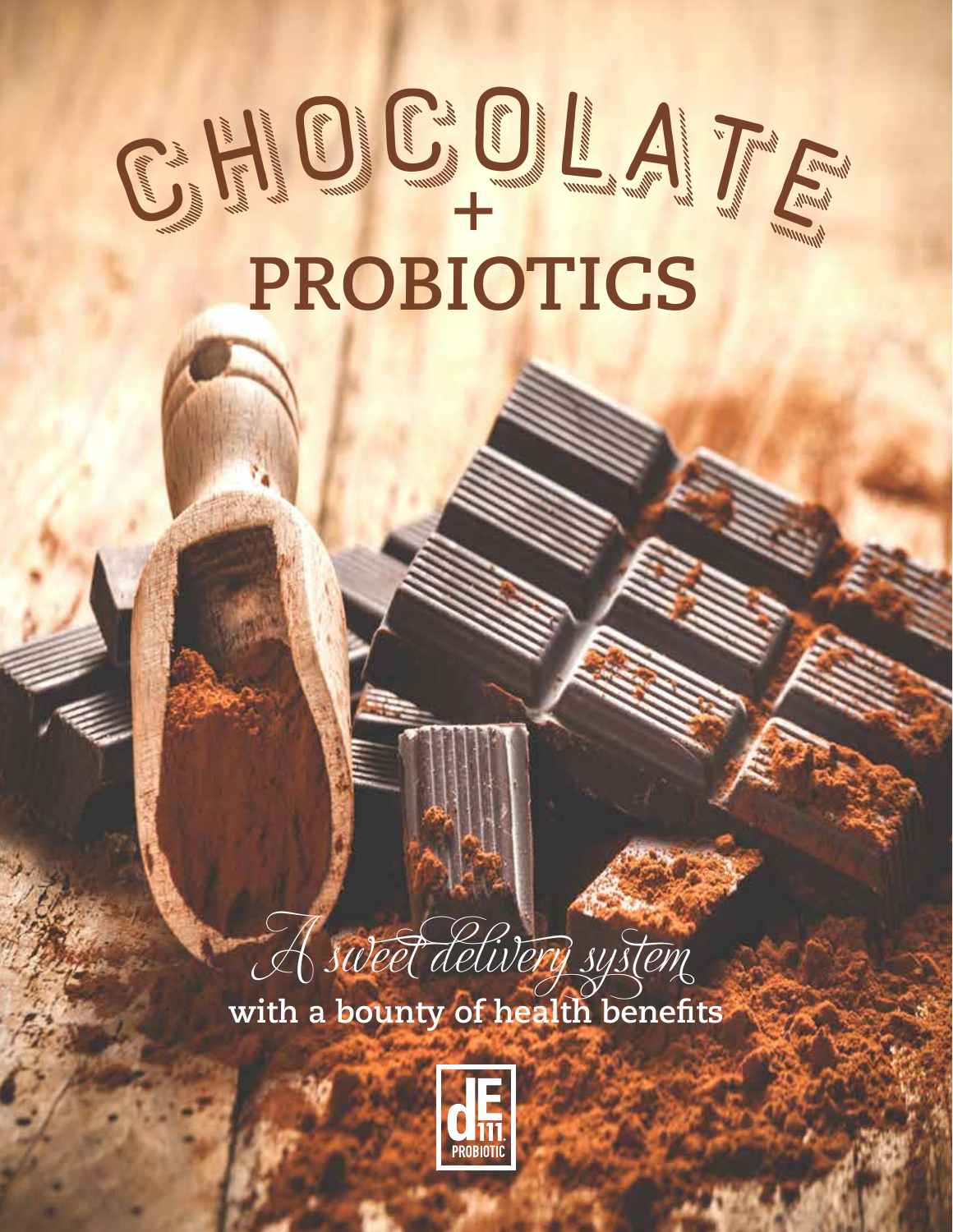#### Rich, Luscious Chocolate **Healthy Probiotics**

**It's the most decadent dessert. And the average American consumes nine and a half pounds of chocolate each year.**

**A beneficial ingredient people are clamoring for. Put the two together and you CAN have your dessert and eat it too!** 



**If you pair dark chocolate with probiotics, you get two great things that go great together.**

# Dark Chocolate - Good for You!

What makes chocolate so healthy? The answer lies with the flavonoids. Flavonoids are the phytonutrients in plants wh<br>prown cocoa bean flavonoids. Flavonoids are the phytonutrients in plants which give them their colors. Chocolate gets its flavonoids from the brown cocoa bean.

When it comes to chocolate, the darker the better. This is because dark chocolate has a higher percentage of cacao – which is where the flavonoids reside.

The flavonoids in cacao have been shown in studies to have positive effects on blood pressure, cholesterol, diabetes risk, and inflammation. Also, dark chocolate is high in magnesium. Magnesium supports heart health.

Dark chocolate also can help with weight loss! It helps people feel fuller so they eat less. (Milk chocolate, on the other hand, has a higher sugar content. It may make people eat more.)

> Consumers know they crave sweets. When they replace cookies, donuts, candy bars (or anything else sweet), with dark chocolate, they feel better. This may explain why chocolate consumption is growing about 5 percent a year, according to a report by Candy Industry .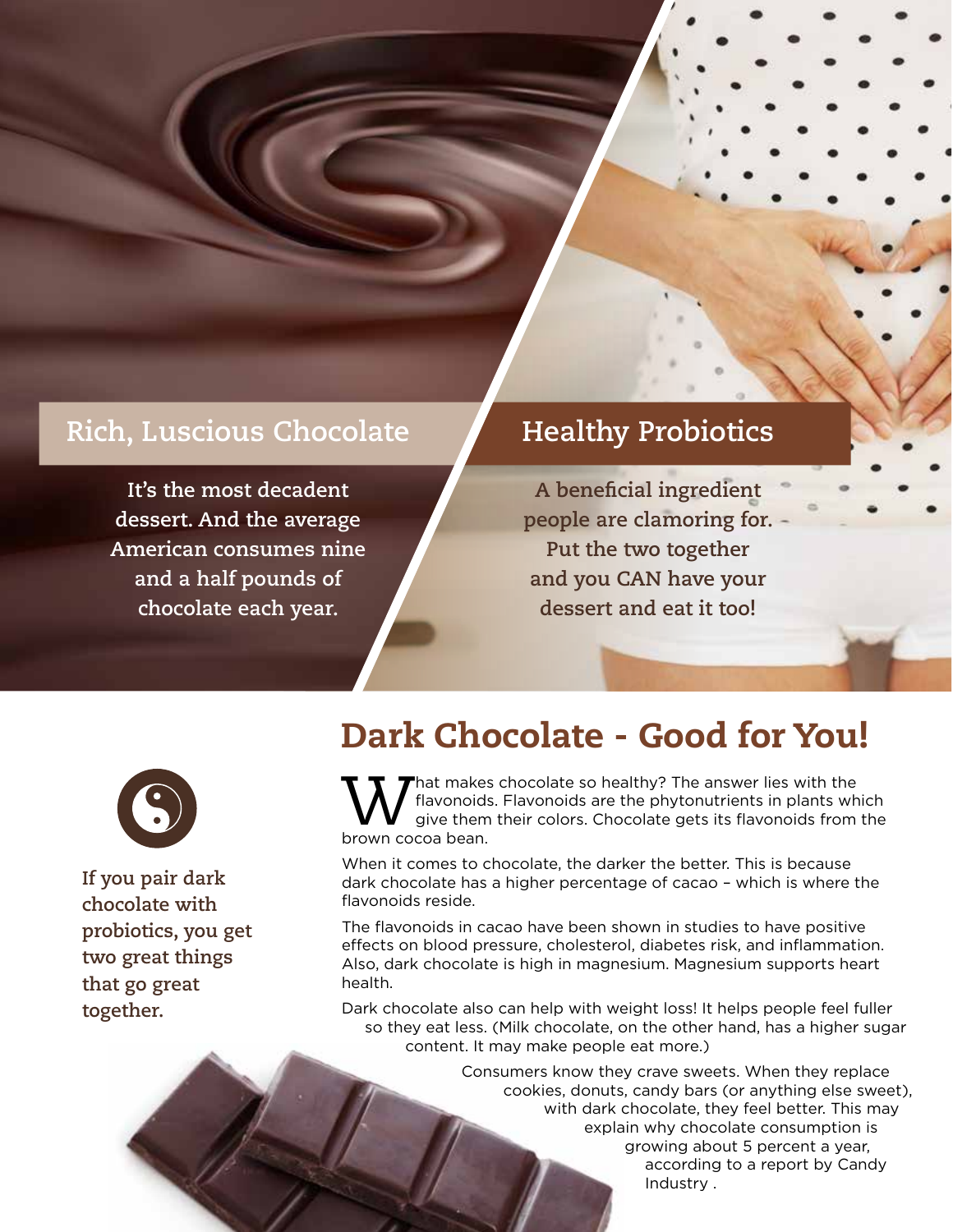

# **The global probiotic supplements market is projected to expand at a staggering 15.4% CAGR through 2027.**

*Future Market Insights*

# Probiotics – A Health Booster

Probiotics are bacteria. But not just any bacteria. They're beneficial bacteria your body needs for proper digestion.

Probiotics are found in many foods such as yogurt, kefir, sauerkraut, tempeh, and kimchi. They can also be taken as supplements.

Although both foods and supplements are efficient ways to get these good bacteria, foods with probiotics appear to be preferable to supplements, according to a study done in 2016.

Consumers are familiar with probiotics. They know probiotics are good for their gut and are actively seeking foods with probiotics in them. In fact, the global probiotic supplements market is projected to expand at a staggering 15.4% CAGR through 2027, according to a report by *Future Market Insights*.

### Functional Foods vs. Supplements

Creating a functional food, instead of just popping pills, is preferred for three reasons:

- **1. Pill fatigue.** Pill fatigue is driving innovation in functional foods, according to a recent article in Nutra-Ingredients. Pill fatigue can cause people to stop taking pills due to the monotony and stress of swallowing a lot of pills.
- **2. Increasing Consumer Demand.** Since 1998, consumers have wanted functional foods – foods that confer a health benefit, seem natural, are easy to understand, and relate to their own needs.
- **3. A Broader Marketplace.** The market for functional foods is increasing as personalization and fragmentation create more opportunities for innovation.

One of the growing functional food sub-markets is for snacks and desserts. Convenience stores are taking much of Millennials' "share of stomach," according to a 2017 study by Nutraceuticals World. And Millennials want healthier choices. They want healthier grab-and-go options, and are willing to pay a premium for them.

**Millenials want healthier grab-and-go options, and are willing to pay a premium for them.**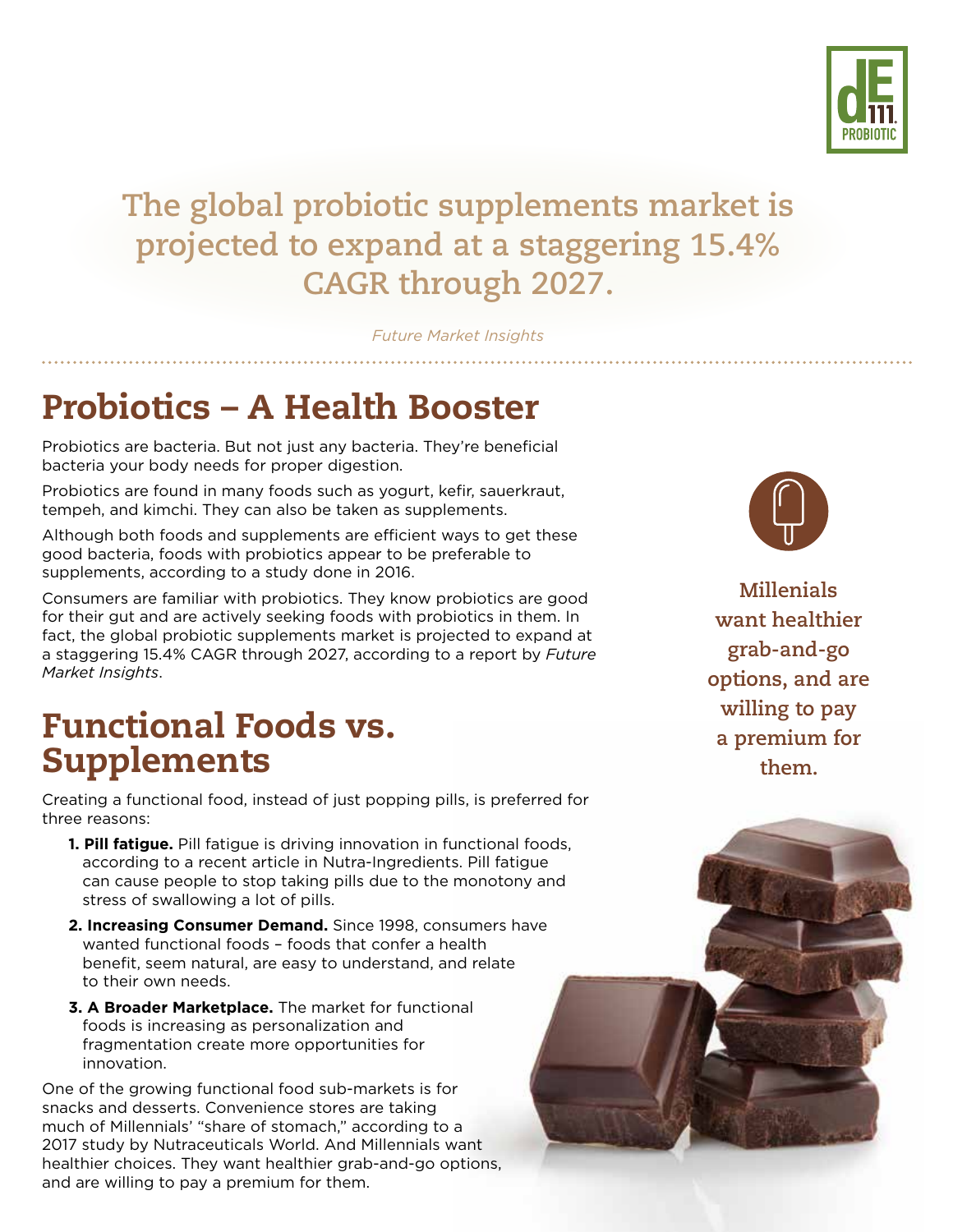

# Team Up Probiotics with Chocolate to attract Sports Enthusiasts

Probiotics help improve digestion. Especially the absorption of amino acids from protein that help athletes develop muscle growth. They also help strengthen the immune system. Sports enthusiasts know this and are seeking out products with probiotics.

**11%** Cocoa, in dark chocolate, contains antioxidants and helps inflammation. Both benefit athletes. Cocoa also helps blood flow, according to a study published in the *Journal of the American Heart Association*. Improved blood flow means blood vessels open up so blood pressure goes down. This increases the distance athletes can go sometimes by as much as 11%.

### Blending Chocolate & Probiotics for Better Health

Chocolate makes up a large part of the rising snack and dessert market. And, research suggests chocolate and probiotics really do go well together. This is because of the beneficial bacteria that live towards the end of the digestive tract. This bacteria ferments both the antioxidants, and the fiber, in cocoa.

This fermentation creates anti-inflammatory compounds. These compounds are linked to cardiovascular benefits, as well as improving vascular function, and increasing insulin sensitivity. These benefits help old and young alike.

Combining certain probiotics with chocolate multiplies the benefits of chocolate. This is because these probiotics work best at the end of the digestive tract. They crowd out bad bacteria and replace them with good bacteria. More friendly bacteria aids the cocoa fermentation process.

#### Athlete-Specific Clinical Results with DE111:

Regulates microbial populations in the gut.

Improves digestion of dietary fats and complex carbs.

Aids in the digestion of fats and sugars into beneficial small chain fatty acids.

Contains genes that produce butyric acid, a fatty acid that supports the health of the large intestine.

Has shown the ability to adhere to intestinal cells.

Contains genes that support the body's production of antibodies.

Produced statistically significant improvements in the reduction of body fat percentage.

Strong trend in improving weight training results.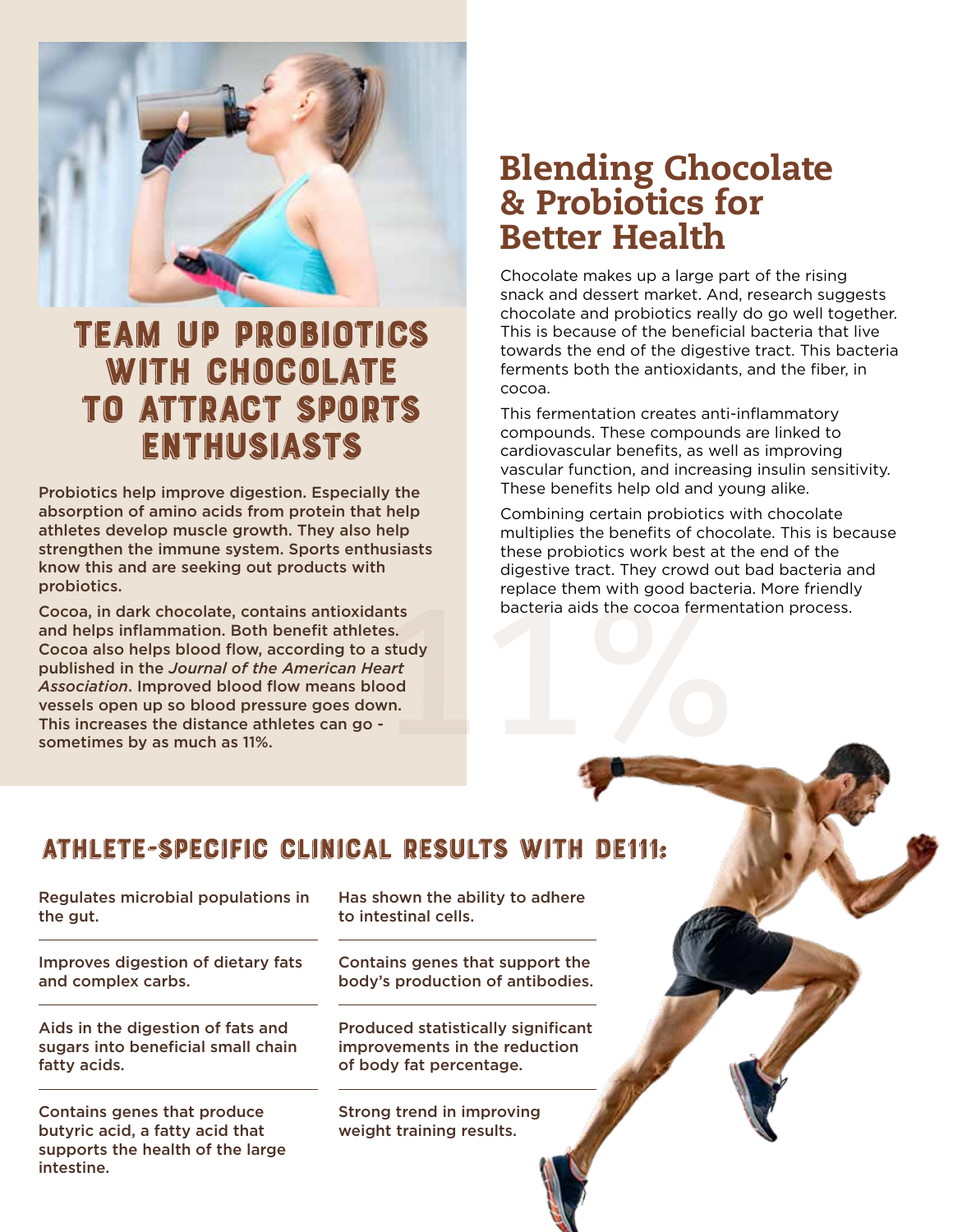

#### **Creating** Products with Chocolate & **Probiotics**

One of the challenges of working with functional foods is that many nutraceutical ingredients can't handle the production process. Chocolate manufacturing can be complicated. It requires both heat and pressure – processes which make most probiotics inert.



However, there is another probiotic option. A strain with a tough "outer shell". This shell protects the live bacteria from harsh conditions until it reaches an environment ripe for germination...the digestive tract.

This probiotic strain is called *Bacillus subtilis*. *Bacillus subtilis* has been studied since 1835. It's a friendly bacteria that's found in the GI tract of most animals and humans.

*Bacillus subtilis* is a probiotic that can fit into your current manufacturing process. It stays stable and viable on the shelf AND through heat and pressure treatments.

### *Bacillus subtilis* DE111® is available from Deerland Probiotics & Enzymes

DE111 is a strain of *Bacillus subtilis* that's very stable. It promotes the growth of good bacteria and crowds out bad bacteria. It's been studied in vitro and in human clinical trials. It's also been genome sequenced for safety.

**FARTY** 

#### **DE111 is an ideal addition to functional foods:**

- 1. Safe. Genome sequenced and uploaded to GenBank.
- 2. Efficacious. More than 30 studies and three human clinical trials confirm benefits for digestive and immune health.
- 3. Hearty. Remains viable under a wide temperature and pH range.
- 4. Stable. Long shelf-life, no refrigeration necessary.
- 5. Certified. Non-GMO Project verified, Kosher and approved in Canada as a non-novel food.